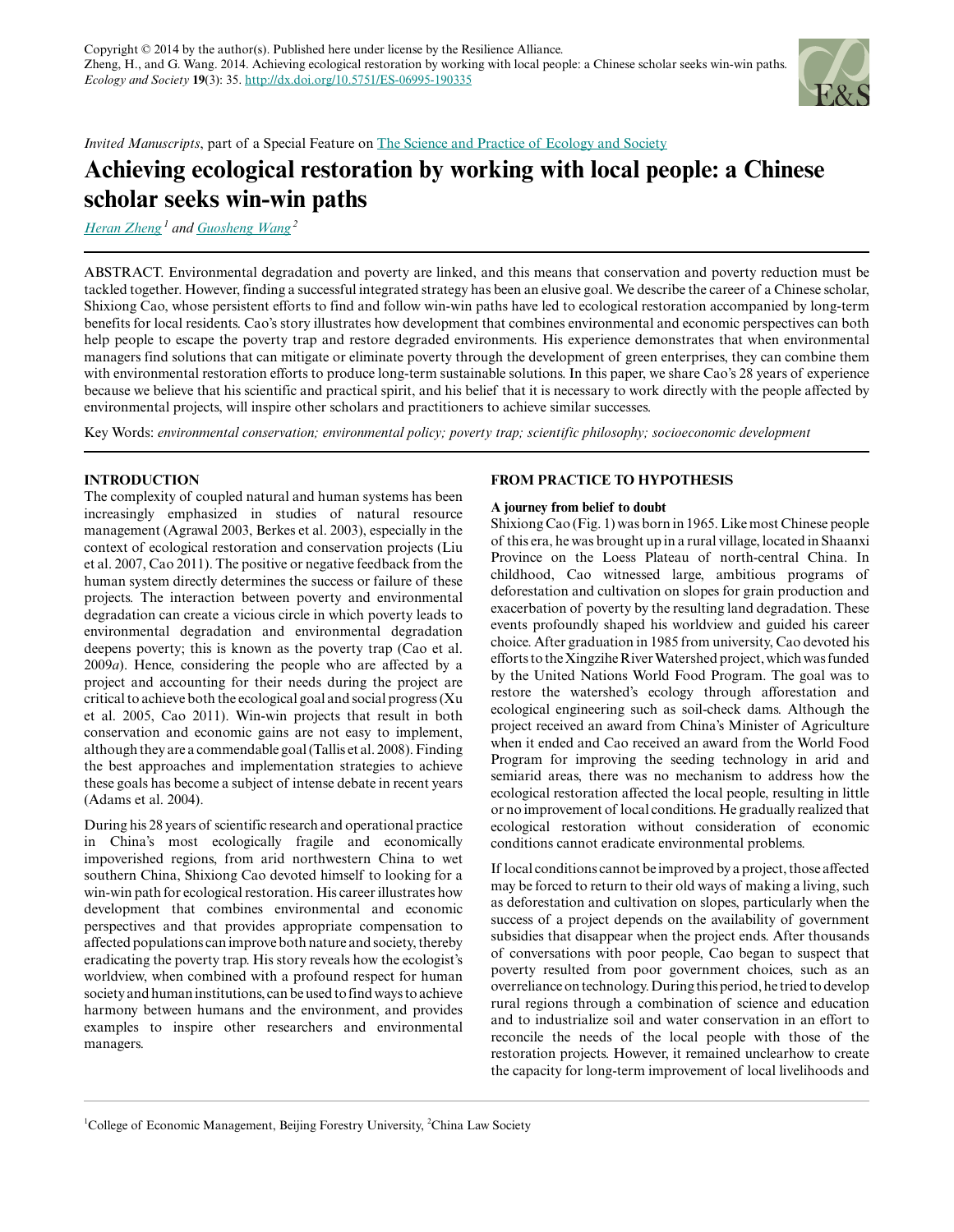**Fig. 1**. Shixiong Cao works both as an engineer who monitors the results of ecological restoration (Top) and as a social scholar who visits and teaches farmers in his spare time (Bottom).



how to establish patterns that would help people to escape the poverty trap.

# **Openness of thought and clear explanations**

When the World Food Program project ended, Cao participated in the Soil and Water Conservation in the Yanhe River Watershed project as project engineer from 1994 to 2002, which provided opportunities to experiment with new approaches and practices that would shape his future career. The program was part of the Loess Plateau project funded by the World Bank in an effort to restore the watershed's environment, optimize land use and resource allocation, and reduce soil erosion, but remarkably, it also emphasized improvement of the livelihoods of local people. During his research, Cao found that measures that would directly increase income, such as planting of orchards, terrace construction, planting of fuelwood forests, and establishment of irrigated land, were broadly accepted by local residents. However, purely ecological measures such as seeding and the construction of soil-check dams that could not increase incomes and were likely

to produce only short-term gains were not broadly accepted because of the weakness of the local livestock industry and the low annual precipitation, which made the soil-check dams ineffective.

The traditional methods of agricultural engineering that Cao had learned in school were often difficult to adapt to the complex natural backgrounds where they were implemented, especially in regions with high soil and water losses. He attempted to develop agricultural patterns that permitted more economical agriculture in hilly regions while also achieving soil and water conservation. This work led to the development of improved terraces, orchards, grasslands, and even roads that were better adapted to local environmental conditions and were widely accepted. During the period, annual grain production increased by 30% and net income increased by 250%. Although this project was praised by the World Bank and the Chinese government, Cao was dissatisfied and worried about subsequent plans for socioeconomic development when the project ended.

To understand the attitudes of participants in ecological restoration programs, Cao organized an investigation in northern China's Shaanxi province to learn about the land-use changes that have occurred under two major national programs that were launched by the central government in 2000: the Grain for Green Project and the Natural Forest Conservation Program. Cao et al. (2009*b*) found that the livelihoods of local residents were often greatly disturbed by these projects; because the compensation programs were not adequately adapted to local needs, 35% of farmers, 47% of livestock grazers, and 60% of forest workers felt that their livelihood had been adversely affected by the projects. Moreover, a lack of training to develop new skills and a lack of alternative forms of employment made it likely that as soon as the funding provided by these programs ended, many, perhaps most, of these people would be forced to return to their old activities to survive (Cao et al. 2010).

Many evaluations of the effectiveness of ecological restoration projects have relied entirely on qualitative or short-term assessments by scientists and managers from central and local governments, who have a vested interest in reporting positive results rather than relying on carefully controlled, long-term, field-based monitoring and quantitative studies to ensure the success of their efforts (Shi and Rao 2010). China's current ecological restoration system, which is mainly implemented by the central government, pays little attention to development of an ecological economy that would sustain local residents' livelihoods after the restoration program ends. There also is no follow-up to ensure that the ecological restoration is maintained when the project ends. Projects desired by government are often unattractive to the farmers, loggers, fishers, and others who manage ecosystems directly, especially when the project ends (Wunder et al. 2008, Cao 2011). Although the Yanhe River project provided a good model for interaction with local people and support for development of new industries, such interactions were weak in the larger national projects because of the huge area affected and the relatively low per capita investment, which made it difficult to establish and sustain industries to replace those that were eliminated by the projects.

The experience in the Yanhe River project confirmed the belief that the key to successful ecological restoration is to develop the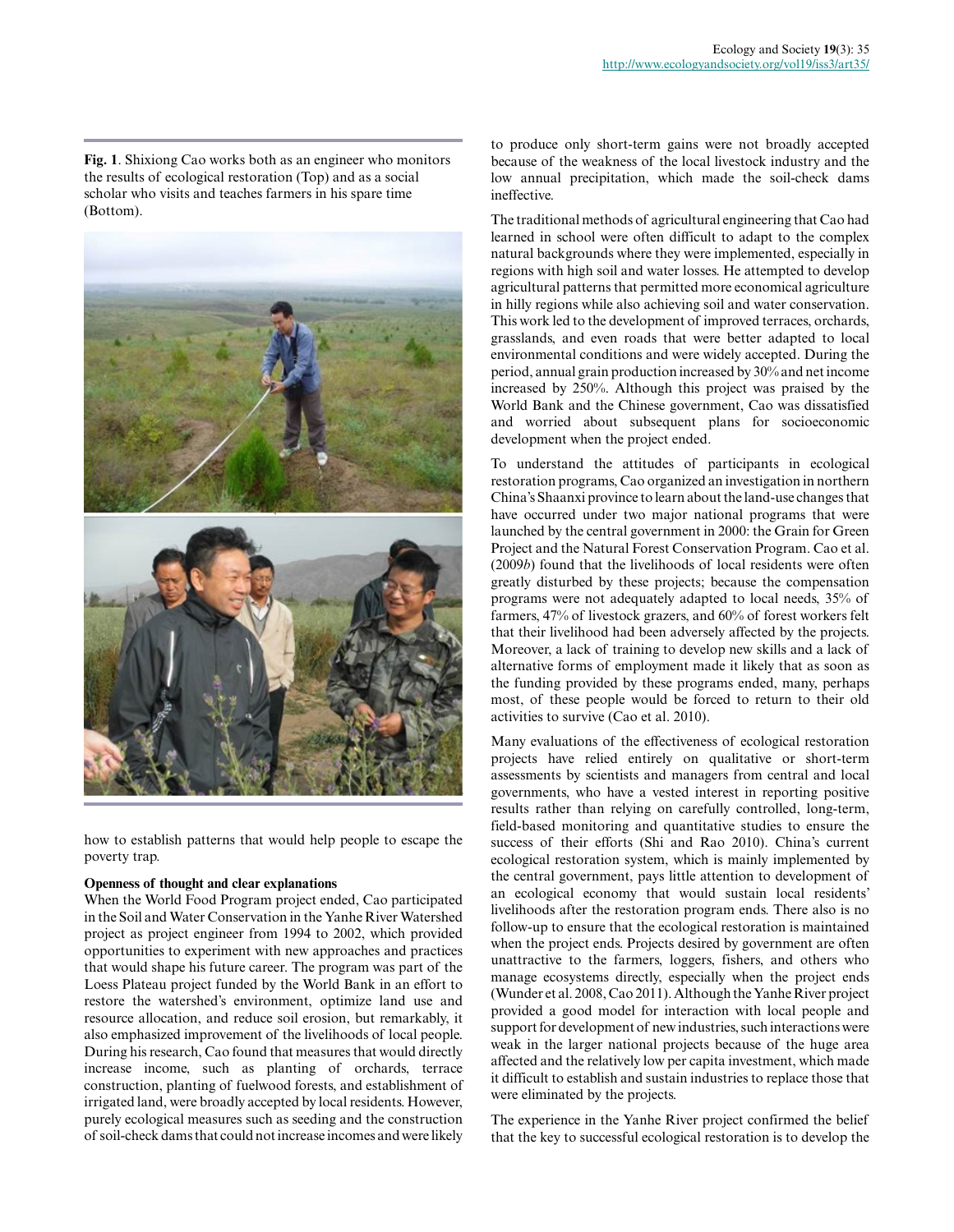rural economy in ways that create harmony between humans and the environment, that is, to follow a win-win path. Policy makers have to develop resource plans that account for the unique characteristics of the local environment and the needs of residents affected by the plans; in other words, it is necessary to recognize the important role of agricultural products and other natural resources by explicitly planning for economic development, such as the establishment of new industries, after implementation of the plan (Cao et al. 2009*a*). In addition, education of the stakeholders and ongoing consultation between local residents at the grassroots level and policy makers are essential for finding a win-win path. This path provides a model for achievement of harmony between humans and their environment.

#### **FROM HYPOTHESIS TO PRACTICE**

In 2002, Cao began to cooperate with Changting County, which is located in the western Fujian Province, to implement a new ecological restoration project designed to practice the win-win strategy beginning at the blueprint stage (Fig. 2). In the past, the county was covered with vegetation because of high precipitation and warm temperatures. However, a half-century of intensive deforestation and monoculture planting led to large declines in biodiversity and vegetation cover, exacerbating the frequency and extent of soil erosion and increasing the severity of floods, which led to landscape degradation and made the county one of China's most poverty-stricken regions (Fig. 2, Top). Changting County's population was growing fast despite low levels of urbanization, a poor transportation infrastructure, and a weak industrial tradition. Moreover, the unsustainable use of natural resources exacerbated the extent and intensity of rural poverty, forcing residents to engage in low-productivity subsistence agriculture. Rural households relied on fuelwood and dried grasses for heating, cooking, and the preparation of livestock feed, which were highly vulnerable to environmental change and market fluctuations.

To alleviate the environmental degradation and poverty, the government reformed property rights by allocating forested land to individual farmers in 1985. However, the impoverished farmers did not protect the environment as expected; on the contrary, more intensive harvest by these poor farmers resulted in worse degradation (Cao et al. 2009*a*). The areas of severe soil erosion were increased by more than 100% from 1985 to 1995. The previous program was replaced by a new development program in a few experimental regions including Changting County. Cao was invited to serve as the scientific adviser to guide the project because of his rich experience.

After investigation in local households, Cao found that poverty and fuel scarcity were the most significant problems in the mountainous region. Having learned from the compensation mechanisms in the Yanhe River Project, he sought similar ways to find a win-win solution that would improve human welfare as much as the environment. He proposed that the new policy should focus on improvement of economic conditions and that the subsidy should change from an approach based on payments only for the actions to an approach based on payments to develop economic capacity. In addition, he emphasized all stakeholders should be consulted to ensure that the ecological restoration project would meet their needs.

**Fig. 2**. Changes in the landscape during the soil and water conservation project in Changting County in 2000 (Top) and 2008 (Bottom; Cao et al. 2009*a*).





With the new policy, the government encouraged construction of methane-generation facilities and compensated these facilities for every household they served, to move the farmers away from harvesting wood for fuel. The government also encouraged through compensation the large number of activities that would increase net income, such as planting fruit trees, using organic fertilizer, and husbandry (Lu 2002, Cao et al. 2009*a*). Remarkably, the infrastructures funded by subsidies would provide persistent income and reduce costs even if the government subsidies ended, which greatly increased the likelihood that the environmental improvements would be sustainable.

Green enterprises that employ local residents in the long term without causing significant damage are essential for simultaneously alleviating poverty and achieving ecological restoration. As Cao suggested, local governments have distributed land-use rights to local residents and transferred land to local enterprises through a competitive bidding process to develop green industries such as large orchards and a livestock industry. Local government encouraged the transfer of land ownership to local residents and enterprises that were willing to plant trees or forage, and prohibited tree harvesting in all natural forests, with the exception of low-lying wastelands in hilly terrain where fruit trees could be planted. Local residents, particularly women, were employed to participate directly in ecological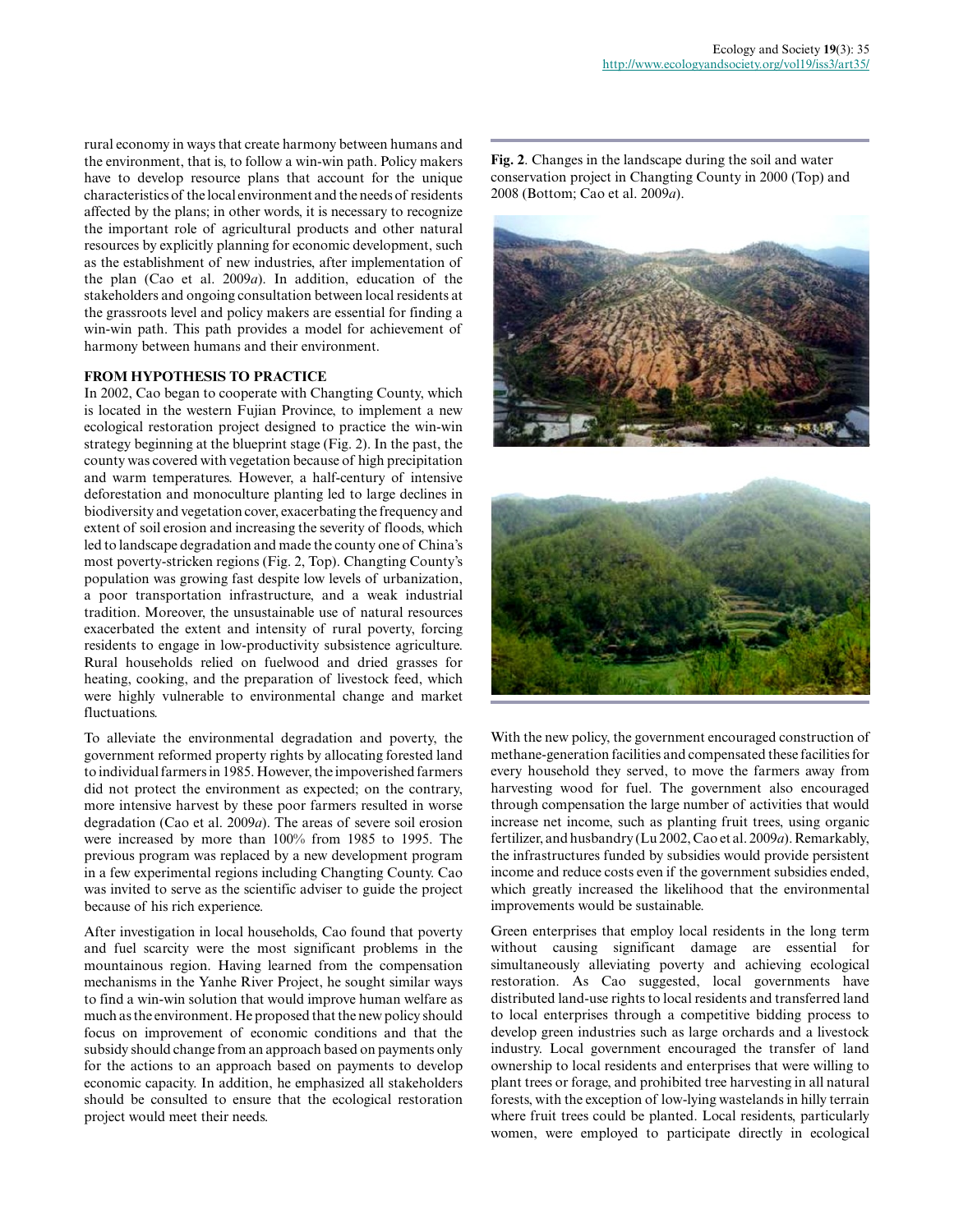restoration projects like planting by green enterprise and local government, with suggestions and guidance by scholars such as Cao. Collaboration among governments, local residents, scholars, and green enterprises in the ecological restoration project and economic development encouraged a risk-averse approach to improving resource utilization efficiency. All stakeholders could choose to participate or not in the projects, depending on their perceived benefits. It is a major change from the previous government-oriented approach, which often coerced residents to participate in the programs without considering the benefits to them. To increase the likelihood of success, Cao visited the county every year and patiently taught the government officials, farmers, students, and other participants to understand and practice a winwin strategy (Fig. 3).

**Fig. 3**. Shixiong Cao is a teacher who shares his knowledge in a university environment (Top), a guide who directs the students in scientific research in the field (Middle), and a consultant who shares his experience with local government managers and farmers (Bottom).



In addition, Cao also devoted time to finding the most effective strategy for vegetation recovery because of the poor effectiveness of planting. He concentrated on the degradation threshold for an ecosystem and definition of the boundary between the possibility of natural recovery and the need for artificial restoration (Gao et al. 2011). He believes that traditional ecological restoration projects rely excessively on artificial restoration such as afforestation, because the results often fail to meet expectations for a variety of reasons (Cao et al. 2009*c*). A failure to understand the concept of thresholds and account for their existence in restoration plans may lead to the abandonment of management efforts in areas that would otherwise benefit from interventions (Gao et al. 2011). His research provided systemic knowledge to guide artificial restoration projects and identified various vegetation restoration strategies capable of improving the efficiency and effectiveness of restoration projects in this region. The local government now has a better understanding of which areas will need artificial restoration and which can be protected to allow natural recovery. Cao is helping Changting County to develop a win-win path not only as a scientific adviser, but also as an engineer (Figs. 1 and 3). To combat the natural disasters caused by soil and water erosion, such as the gully collapse (Fig. 4, Top), Cao introduced a terrace technology that combined environmental engineering with economic development (Fig. 4, Bottom). The monitoring data demonstrated that the new approach generated a huge benefit in crop yield and economic benefits to local residents (Zhong et al. 2013).

**Fig. 4**. The slope collapsed when vegetation could not reduce runoff and protect the soil (Top). Successful stabilization of the slope after nine years (Bottom; Zhong et al. 2013).

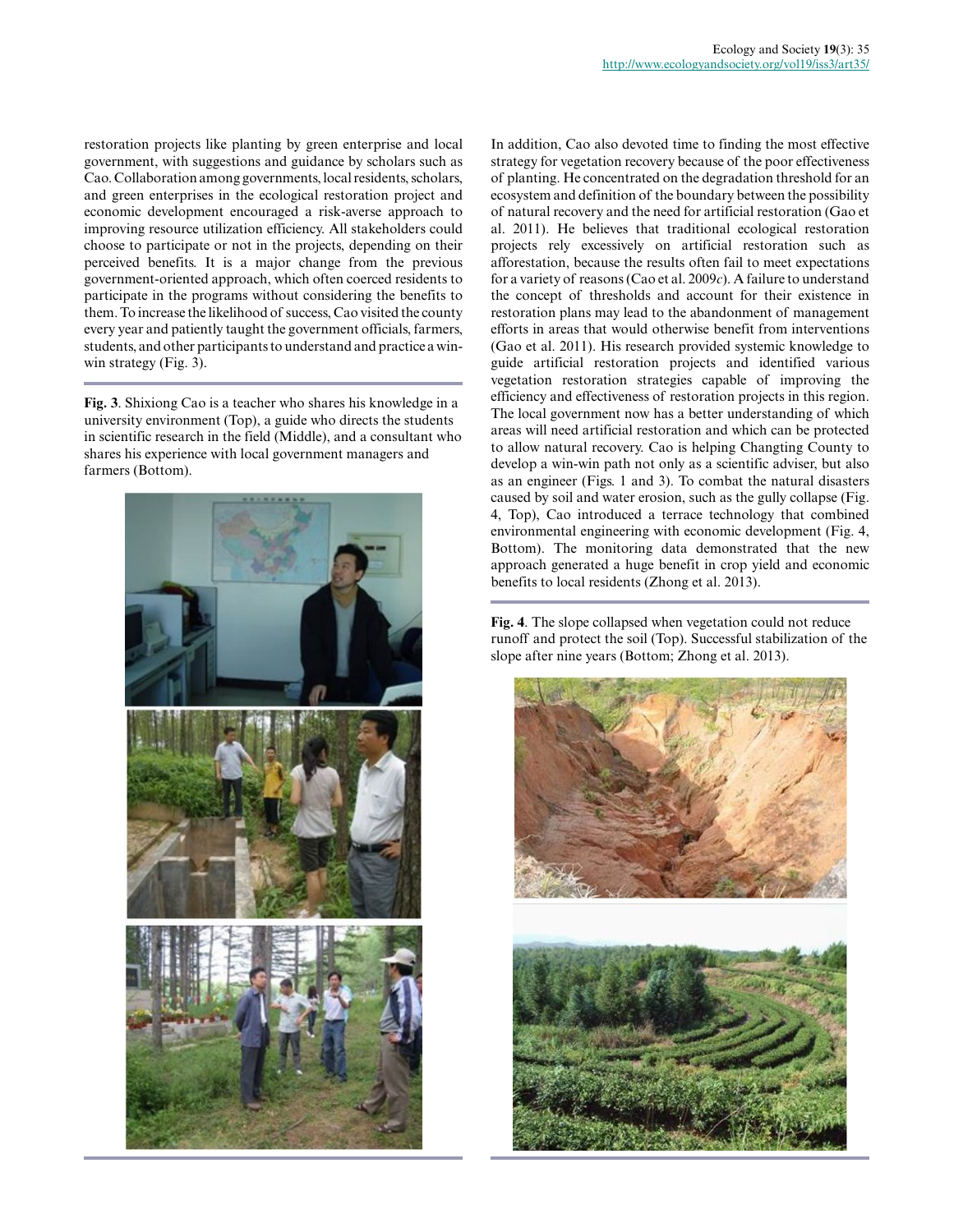The series of methods aimed at improving economic conditions for local residents while also achieving a win for the environment have greatly improved both the environment and socioeconomic development in the project area. From 1999 to 2012, the 8194 methane-generation facilities funded by the government have greatly reduced the pressure on forests to supply fuel. The area experiencing soil erosion has decreased by 45.9%, and the vegetation cover has increased by 97.6% (Fig. 2, Bottom). More than  $142.6\times10<sup>3</sup>$  local residents, more than 80% of whom were women, were employed by the government or green enterprises to perform ecological restoration work.

These successful approaches have attracted considerable attention both in China and abroad. When the paper by Cao et al. (2009*a*) on the win-win path for ecological restoration and its role in eradicating the poverty trap was published, it was chosen by the Faculty of 1000 Biology project as one of the most important biological papers of 2009. The judges noted that "This interesting case study from Changting County in China offers hope and guidance in how 'win-win' outcomes might be achieved, particularly in developing regions. This is a valuable example of the potential to address what is undoubtedly one of our most pressing problems—balancing development with conservation" (G. Luck, Article recommendations, [http://f1000.com/](http://f1000.com/prime/1161593) [prime/1161593](http://f1000.com/prime/1161593)). In 2011, Chinese vice-president Xi Jinping, who is now China's president, particularly praised the efforts of Changting County in China's official media and suggested that Changting County provides an example that other governments could follow. It shows that win-win approaches to ecological restoration have been realized and emphasized by the central government. The Changting Model has earned a well-deserved reputation for innovative thinking. Although the welfare of local residents has improved and conservation goals are being achieved, Cao continues to monitor the socioeconomic changes. As he notes, conditions outside the county are changing greatly, and how to sustain the model's success is not yet clear. We believe that Cao played a critical role in achieving this success by integrating his decades of personal experience into a holistic solution that is helping Changting County succeed and recover from past failures.

# **CONCLUSIONS**

Recovering from past failures by adopting innovative new approaches requires a combination of scientific rigor and the ability to work with governments and other stakeholders to understand and account for the true complexity of ecological restoration problems. Shixiong Cao's pioneering work to engage green enterprises, local residents, governments, and scholars in ecological restoration achieved a win both for local residents and for the environment, and increased recognition of the relationship between ecological restoration and poverty mitigation and of the importance of taking advantage of the knowledge and skills of all stakeholders. His 28 years of theoretical and practical, i.e., field, research show that successful environmental management and ecological restoration cannot occur without accounting for both the ecological and the human aspects of a problem. By focusing on secure employment for local residents, the new approach secures fundamental benefits that will prevent a return to the region's former poverty and will provide instead a sustainable future income. The development of green enterprises based on modern management techniques can mitigate the risks and uncertainties better than individual-level or household-level

management based on informal business techniques. Furthermore, the status of women has been raised by these approaches, because women were key participants in the plantation program and were hired by the new green enterprises.

Cao's innovative approach is based on a combination of scientific rigor and a concern for the human condition, as demonstrated by his eagerness to work with stakeholders ranging from governments to farmers. We believe his experiences provide an inspiring example for other researchers and government managers to follow.

# *Responses to this article can be read online at:* [http://www.ecologyandsociety.org/issues/responses.](http://www.ecologyandsociety.org/issues/responses.php/6995) [php/6995](http://www.ecologyandsociety.org/issues/responses.php/6995)

#### **Acknowledgments:**

*We thank our colleagues in the Yanhe River World Bank Project Office and the Changting Soil and Water Conservation Bureau for their long assistance with the projects described in this paper. The Xingzihe River Watershed project was funded by the United Nations World Food Program (No. 3225), and the World Bank provided funding for the Soil and Water Conservation in the Yanhe River Watershed project (No. 3222CHA). We also thank Geoffrey Hart of Montréal, Canada, for his help in writing this paper.*

#### **LITERATURE CITED**

Adams, W. M., R. Aveling, D. Brockington, B. Dickson, J. Elliott, J. Hutton, D. Roe, B. Vira, and W. Wolmer. 2004. Biodiversity conservation and the eradication of poverty. *Science* 306 (5699):1146-1149.<http://dx.doi.org/10.1126/science.1097920>

Agrawal, A. 2003. Sustainable governance of common-pool resources: context, methods, and politics. *Annual Review of Anthropology* 32:243-262. [http://www.annualreviews.org/doi/](http://www.annualreviews.org/doi/abs/10.1146/annurev.anthro.32.061002.093112) [abs/10.1146/annurev.anthro.32.061002.093112](http://www.annualreviews.org/doi/abs/10.1146/annurev.anthro.32.061002.093112) 

Berkes, F., J. Colding, and C. Folke. 2003. *Navigating socialecological systems: building resilience for complexity and change*. Cambridge University Press, Cambridge, UK. [http://dx.doi.](http://dx.doi.org/10.1017%2FCBO9780511541957) [org/10.1017/CBO9780511541957](http://dx.doi.org/10.1017%2FCBO9780511541957)

Cao, S. 2011. Impact of China's large-scale ecological restoration program on the environment and society in arid and semiarid areas of China: achievements, problems, synthesis, and applications. *Critical Reviews in Environmental Science and Technology* 41(4):317-335. <http://dx.doi.org/10.1080/10643380902800034>

Cao, S., L. Chen, and X. Yu. 2009*c*. Impact of China's Grain for Green Project on the landscape of vulnerable arid and semi-arid agricultural regions: a case study in northern Shaanxi Province. *Journal of Applied Ecology* 46(3):536-543. [http://dx.doi.](http://dx.doi.org/10.1111/j.1365-2664.2008.01605.x) [org/10.1111/j.1365-2664.2008.01605.x](http://dx.doi.org/10.1111/j.1365-2664.2008.01605.x)

Cao, S., X. Wang, Y. Song, L. Chen, and Q. Feng. 2010. Impact of the Natural Forest Conservation Program on the livelihood of local residents in northwestern China: perceptions of residents affected by the program. *Ecological Economics* 69(7):1454-1462. <http://dx.doi.org/10.1016/j.ecolecon.2009.04.022>